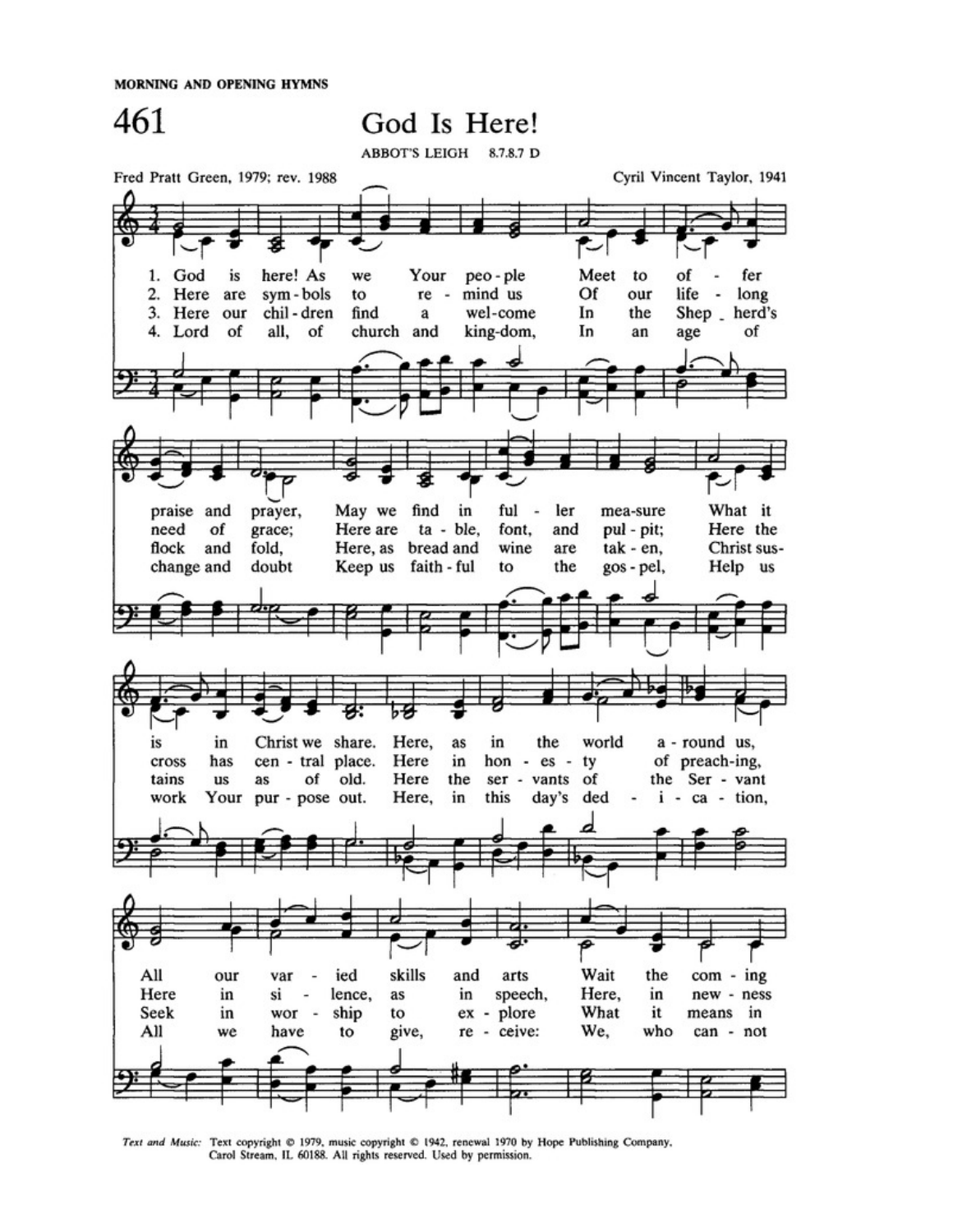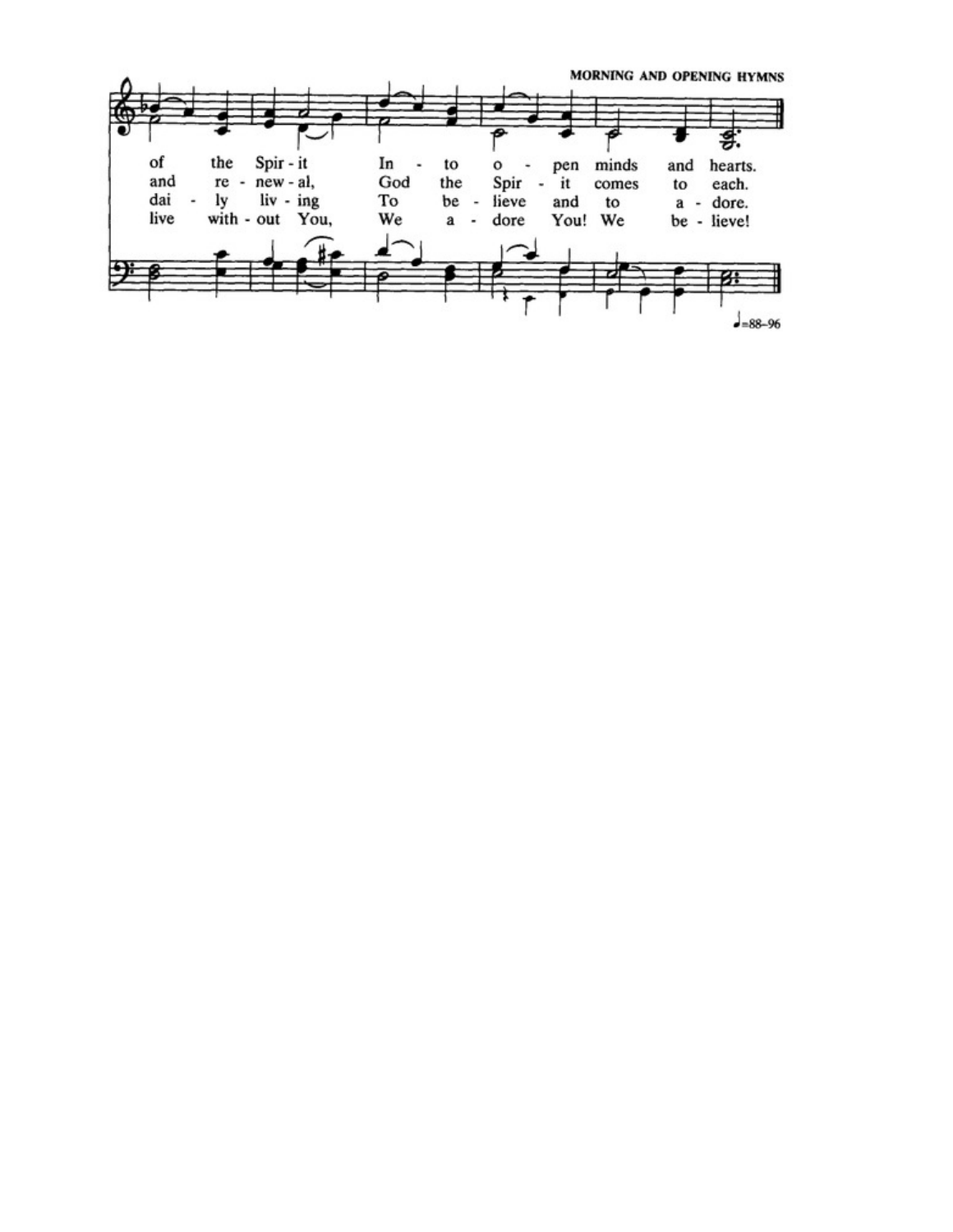

Arr. © Copyright 1997 by Integrity's Hosanna! Music and Word Music (a div. of WORD MUSIC). All rights reserved. Used by permission.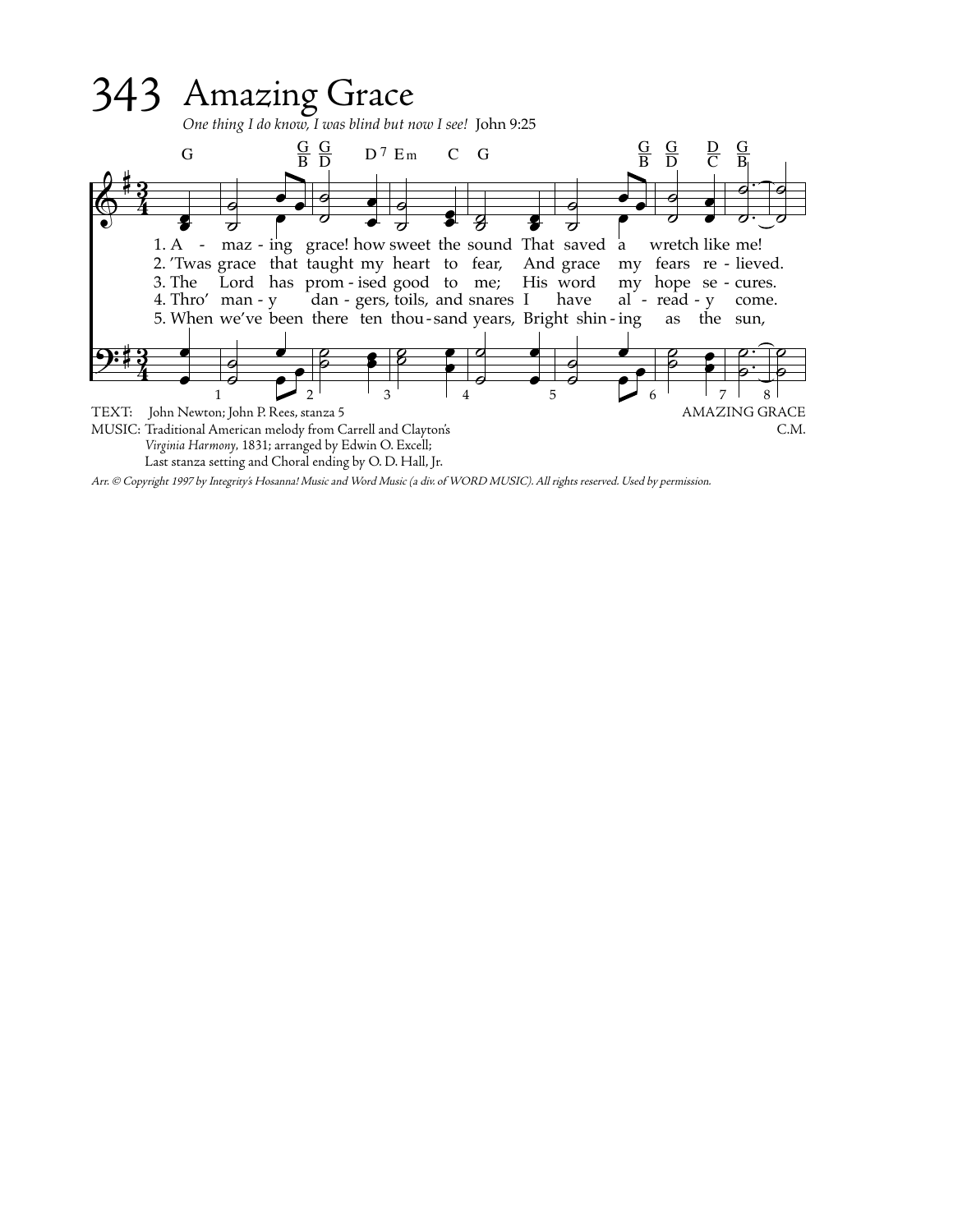